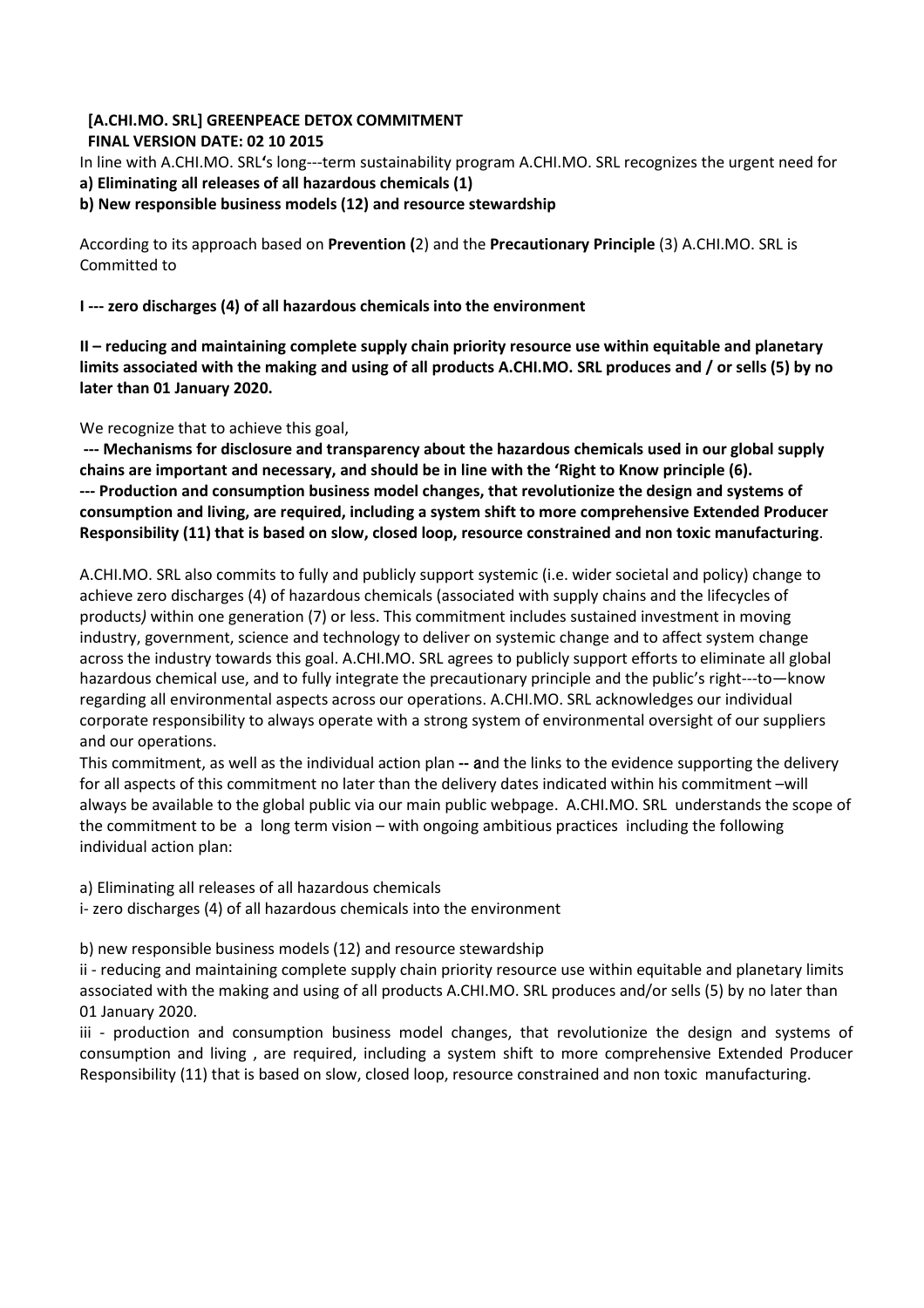# **Individual action plan**

## **1.Supply--chain disclosure**

In line with A.CHI.MO. SRL 's commitment to the public's 'right to know' the chemical substances used within its global supply---chain and the products it sells, A.CHI.MO. SRL will be taking **the following actions**:

**1.1 publish our company (updated) 'Combined' or 'Manufacturing' 'Restricted Substances List (MRSL)' (RSL including manufacturing and product restricted substances) containing detection limits (4) on the same date as the publication** of this commitment, and annually thereafter update this MRSL to reflect our full implementation of the precautionary principle and always applying the best current technology – i.e. the lowest reporting limits technology can achieve.

**2.1 begin with the detailed public disclosure of discharges of hazardous chemicals based on reported quantities of releases of hazardous chemicals to the environment, facility by facility, year by year, made available in a searchable, online and international database.**

The list of chemicals to report on in this database should begin with, at least, the 11 priority chemical groups (as per endnote 8) and detection limits (as per our company MRSL)and always applying the best current technology (as per endnote 4) in its supply chain via full facility transparency (i.e. detailed location and individual data of each facility) and disclosure of chemical---by---chemical use and discharges data, beginning with the following actions:

**i) With the publication of this commitment, we will also publish the full testing evidence of at least 50 % of all our global wet process suppliers' facilities or affiliates where hazardous chemicals are used, and will disclose their discharge data (as per full scope and content of our MRSL) by using the discharge disclosure online platform.**

**ii) by no later than 6 months after the publication of his commitment, we will also publish the full testing evidence of at least 80 % of our global wet process facilities or affiliates where hazardous chemicals are used** (prioritizing additional suppliers in the "global south") disclose their discharge data as per full scope and content of our MRSL) by using the online discharge disclosure platform.

**iii)** By no later than 15 May 2016 80% of our wet process facilities or affiliates where hazardous chemicals are used (as per i) and ii) above), will be publicly associated to our company*.*

**iv)** A.CHI.MO. SRL agrees to always ensure the discharge data disclosure is fully credible and reflects the MRSL and that we will always disclose via the IPE Public Data Disclosure platform or equivalent.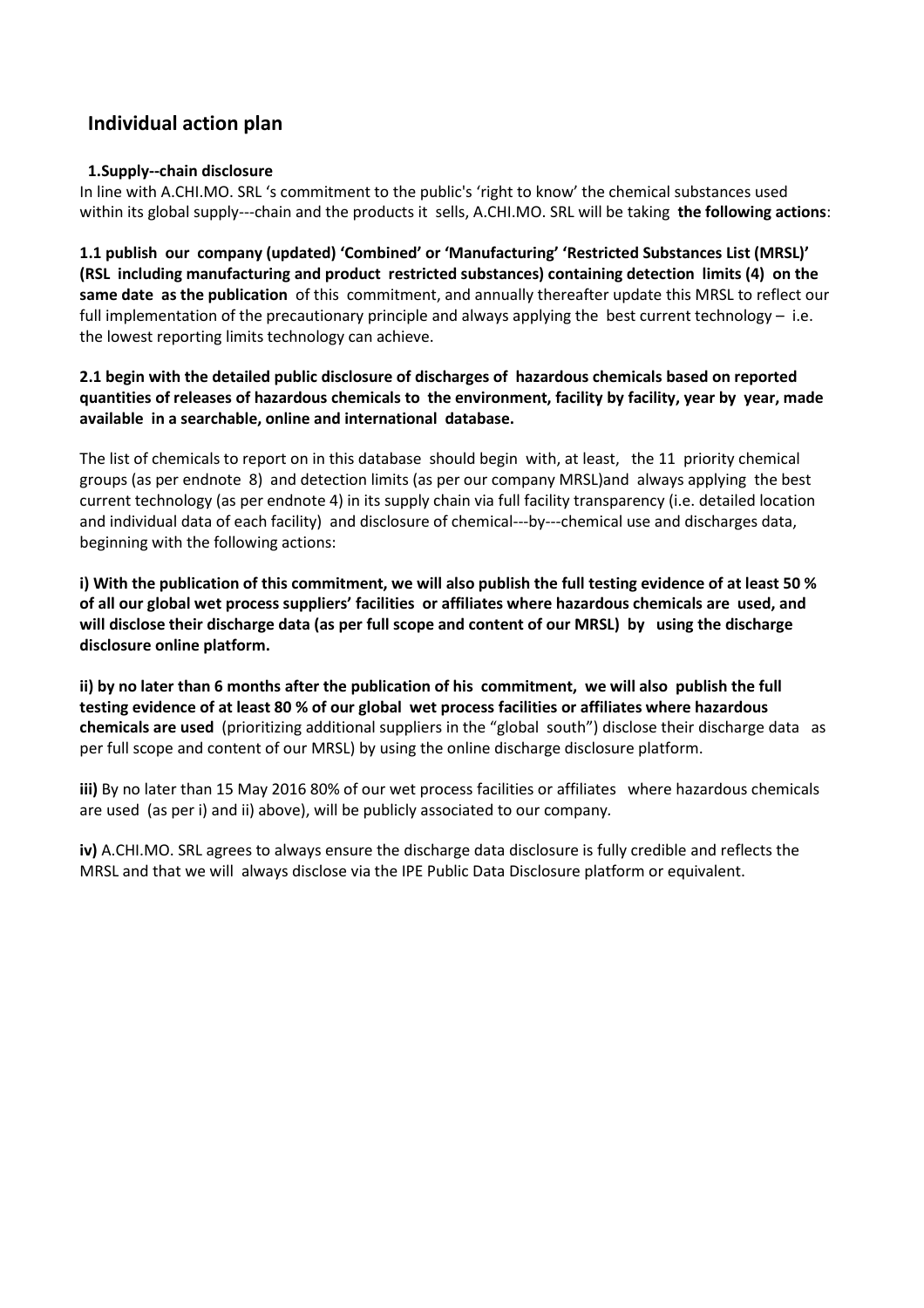# **2. 11 priority hazardous chemical group elimination policy**

Fully aligned with our implementation of the precautionary principle across all of our environment---related operations, **we recognize the intrinsic, or potential intrinsic hazardous properties of all 11 priority hazardous chemical groups** (as per endnote 8), **and therefore acknowledge it is our priority to eliminate their use and discharge of these chemicals into the environment across our global supply chain and our operations.**

**There are multiple supply---chain pathways for potential contamination (including chemical formulations) and we will enhance both training and auditing of our supply---chain and our operations to prevent that any of these chemicals enter into our supply chain via undocumented contamination of chemical supplier formulations.** 

In line with our elimination policy, A.CHI.MO. SRL **will enforce its ban on the 8 of the 11 priority hazardous chemical groups** (as per endnote 8) specifically **Phthalates, Brominated and chlorinated flame retardants, Azo dyes, Organotin compounds, Chlorobenzenes , Chlorinated solvents, Chlorophenols, and Short chain chlorinated paraffins** , with the following actions:

i. publish the results of an investigation and the full testing evidence into the current compliance to this requirement and reporting the findings to the public and

- ii. Strengthening our supplier contract language to ensure only chemical formulations free of these priority hazardous chemical groups are utilized and
- iii. monitoring and disclosing hazardous chemical input contamination to suppliers ('clean factory approach' – ie mandatory proactive reporting to all factory suppliers of any hazardous chemicals detected and expectations to meet detox elimination timelines ) and
- iv. Work with our supply chain and other global industry leaders, to ensure the most current technological limits of detection are reflected via the lowest detectable limits within our testing regimes and
- v. Publicly document how each of the 8 priority hazardous chemical groups have been substituted by safer alternatives and publish these case studies via a online platform within 6 months of the publication of this commitment.

## **2.1. Chlorinated solvents including Tetrachloroethylene elimination policy**

Consistent with the precautionary principle and the potential intrinsic hazardous properties of chlorinated solvents, A.CHI.MO. SRL **commits to the immediate elimination any chlorinated solvents used in any of the products A.CHI.MO. SRL produces and/or sells**. The elimination of all chlorinated solvents, including Tetrachloroethylene, used by any of the products we produce or sell will be supported by:

- i. **Strengthening our supplier contract language to ensure only chlorinated solvent- free chemical formulations are utilized;**
- ii. **Establish a rigorous system of control to ensure that no traces of chlorinated solvents find their way into our supply chain in line with the above;**
- iii. **Publish the results of an investigation and the full testing evidence into the current compliance to this requirement and reporting the findings to the public by the end of 15 August 2016**
- iv. **Work with our supply chain and other global industry leaders, to ensure the most current technological limits of detection are reflected via the lowest detectable limits within our testing**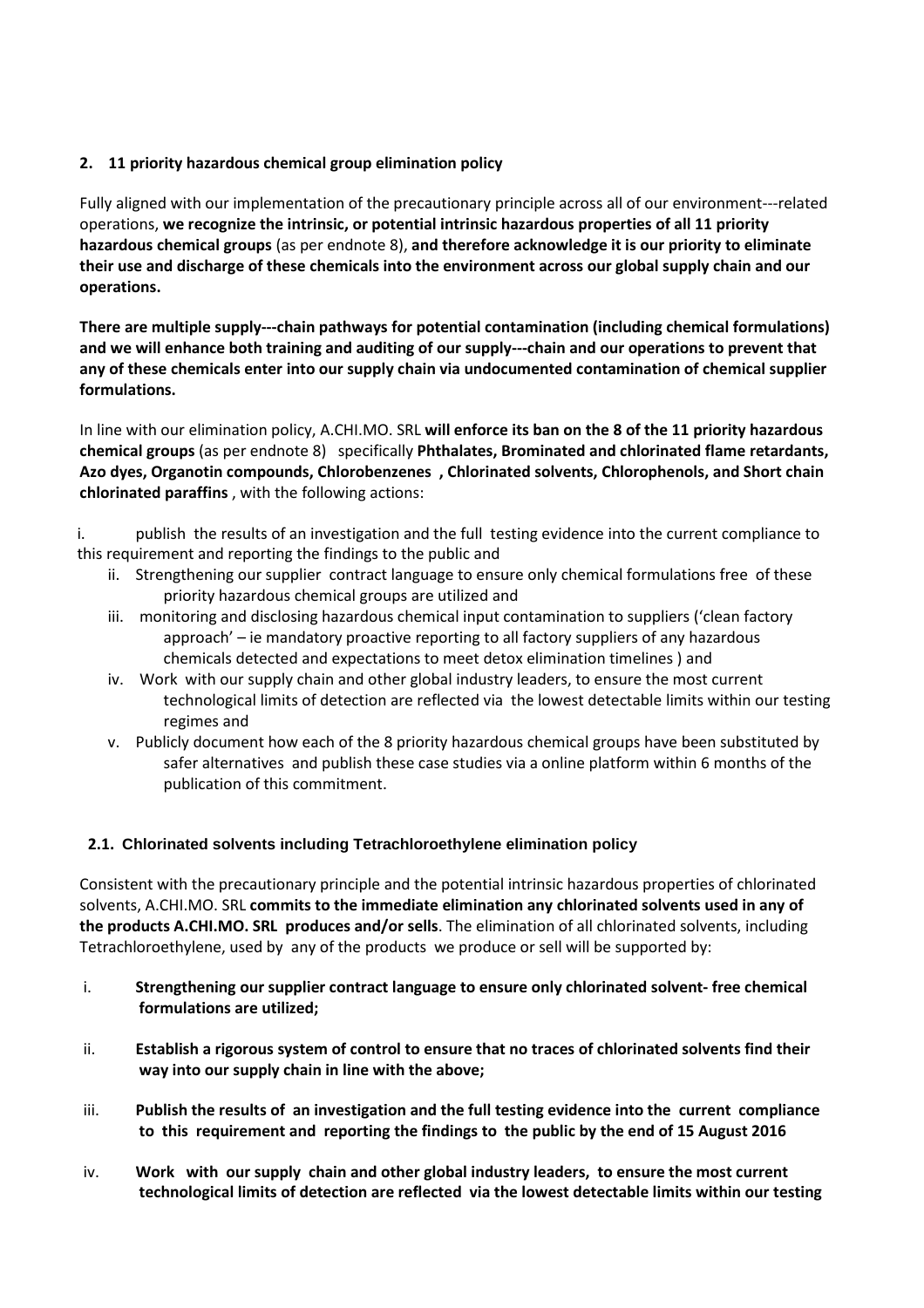**regimes;**

- v. **Publicly document how Chlorinated solvents have been substituted by safer alternatives and publish these case studies via an accessible online platform by no later than 15 August 2016;**
- vi. *Work with our supply chain and other global industry leaders and relevant support institutions, to collectively invest in tools (including education and training), processes and solutions to enable a rapid elimination of use*

## **3. Alkyl phenols & their ethoxylates (APEOs) elimination policy**

Consistent with the precautionary principle and the potential intrinsic hazardous properties of all APEOs, A.CHI.MO. SRL **commits to immediate elimination any APEOs used in any of the products A.CHI.MO. SRL produces and/or sells**. The elimination of all APEOs used by any of the products we produce or sell will be supported by:

i. Enforce the elimination of APEOs by strengthening our supplier contract language to ensure only APEOs--- free chemical formulations are utilized;

ii. Establish a rigorous system of control to ensure that no traces of APEOs find their way into our supply chain in line with the above;

Publish the results of an investigation and the full testing evidence into the current compliance to this requirement and reporting the findings to the public by the end of **15 August 2016**;

iii. Work with our supply chain and other global industry leaders, to ensure the most current technological limits of detection are reflected via the lowest detectable limits within our testing regimes;

iv. Publicly document how APEOs have been substituted by safer alternatives and publish these case studies via an accessible online platform by no later than **15 August 2016**);.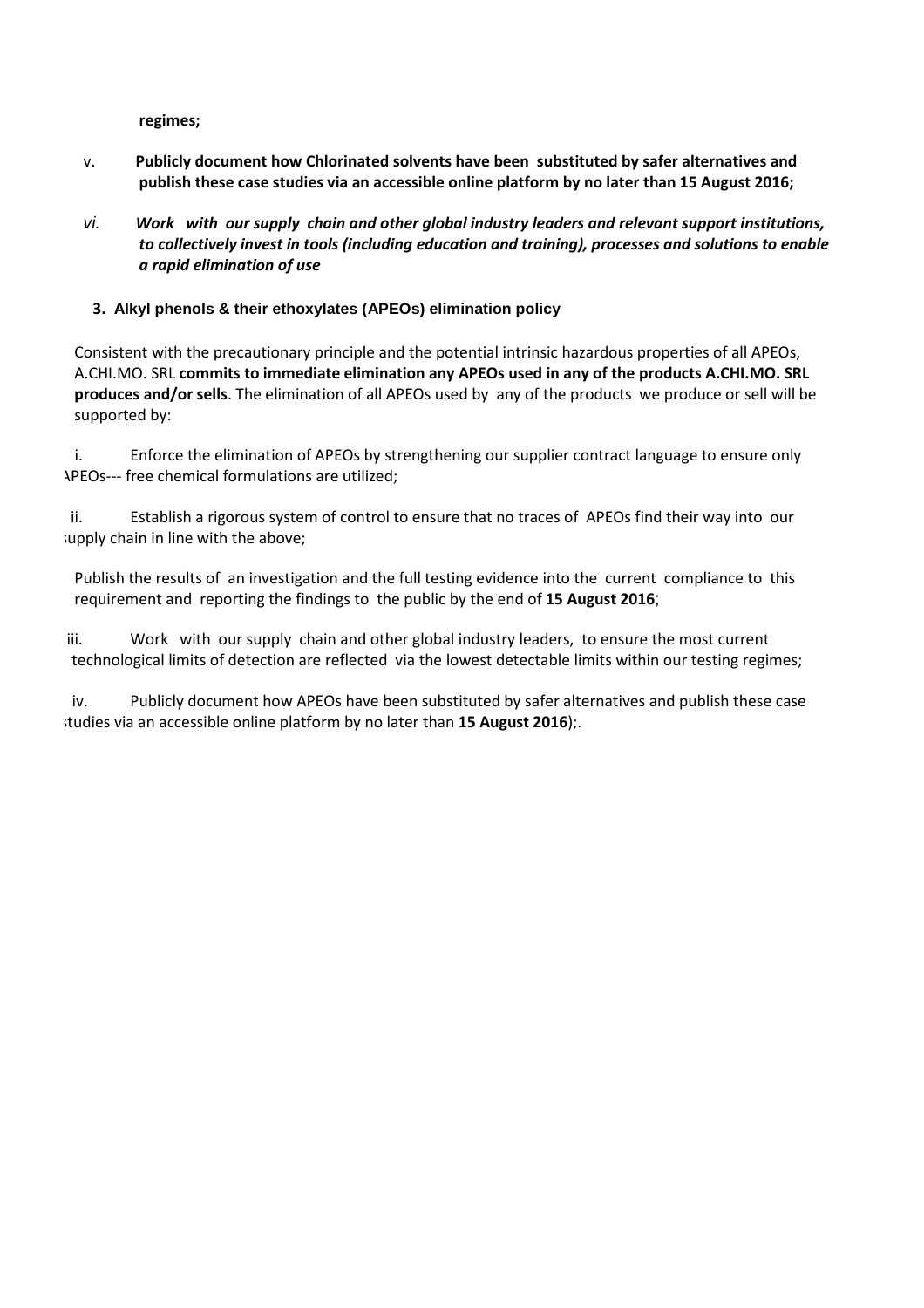## **4. PFCs - Perfluorocarbon / Polyfluorinated Compounds** (as per endnote 9) **elimination policy**

Consistent with the precautionary principle and the potential intrinsic hazardousness of all PFCs, A.CHI.MO. SRL **commits to eliminate any PFCs used in any of the products A.CHI.MO. SRL produces and/or sells across our global supply---chain, by no later than 01 July 2016;.** The elimination of all PFCs used by any of the products we produce or sell will be supported by:

- i. Publish the results of an investigation and the full testing evidence into the current compliance to this requirement and reporting the findings to the public by no later than 01 July 2016;
- ii. Strengthening our supplier contract language to ensure only chemical formulations free of PFCs are utilized and establish a rigorous system of control to ensure that no traces of PFCs find their way into our supply chain in line with the above:
- iii. Document how PFCs have been substituted by safer alternatives and publish these case studies via an accessible online platform by no later than 01 July 2016;
- iv. Work in partnership with our supply chain and other global industry leaders to accelerate the move to non--- PFC technologies.

## **5. Targets for other Hazardous Chemicals**

As an important part of our implementation of the precautionary principle, A.CHI.MO. SRL commits to regularly review the list of chemicals used in our operations and our global supply---chain, and our MRSL. A.CHI.MO. SRL will apply the latest scientific findings to update our chemical policy, at least annually, to further restrict or ban chemicals, as new evidence on their impact becomes available.

In this context and line with the **Right-to-Know** principle we will

- a) annually revise and make public our restricted substance list (Detox MRSL) and the methodology used
- b) carry out and make transparent audit and investigation processes, testing and screening for the use and presence of any hazardous chemicals (at least those on the latest Detox MRSL) , including in products and dyes, in collaboration with chemicals and dyes suppliers , and, informed by this
- c) strengthening our supplier contract language to ensure only chemical formulations free of any hazardous chemical groups are utilized
- d) set clear intermediate progress targets on the elimination and supply chain disclosure of identified hazardous chemicals beyond the 11 priority hazardous chemical groups .

We will complete the activities described in points a) to d) by 15 of February 2017

As for the 11 priority groups we will work with our supply chain and other global industry leaders, to ensure the most current technological limits of detection are reflected via the lowest detectable limits within our testing regimes and Detox MRSL and publicly document how hazardous chemicals have been substituted by safer alternatives, publishing these case studies via a online platform annually.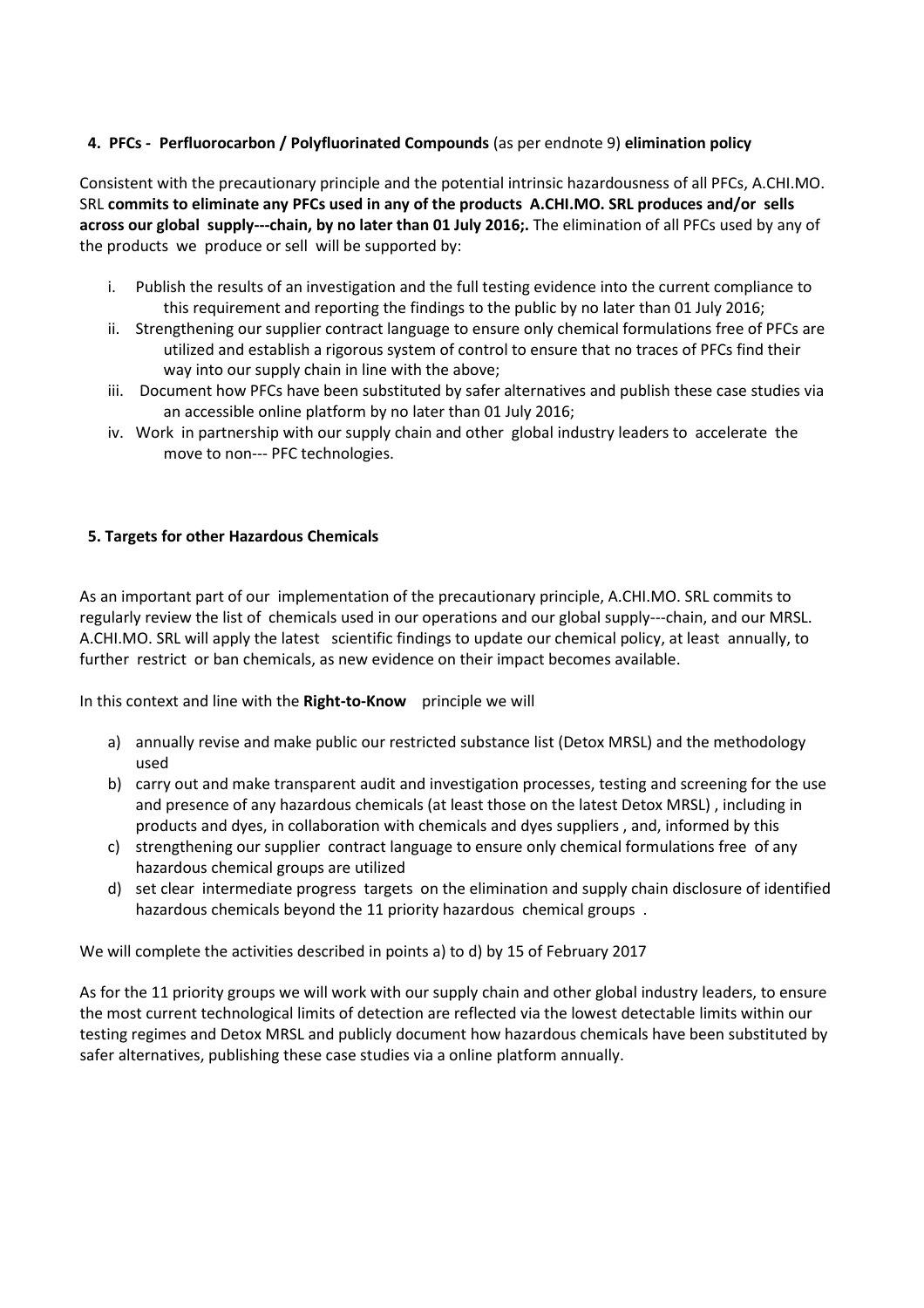## **6. Responsible Design and Consumption or Living (via closed--loop operations across global supply--chain and product lifecycles)**

**A.CHI.MO. SRL** will implement a Responsible Design and Consumption or Living policy and system (12) based on comprehensive Extended Producer Responsibility (EPR) (11) that will include:

i) conducting an analysis of the potential economic value of our waste and end-of-life and returned products and materials by no later than 01 July 2016

ii) developing an EPR system that drives product and process design change, taking the responsibility to supply information on the environmental properties of the products we manufacture and publicly documenting with our business customers, and the final consumer the recyclability and durability of the products, by not later than 31 December 2016. At the same time we will adopt a closed loop approach for the waste generated by our production processes, ensuring and documenting that at least 70% of the waste materials will be recycled or reused either internally or by other companies or industries by no later than December 2016.

iii) initiate a global "sustainable consumption and living" system to encourage and enable our business customers and users to purchase and use products in ways compatible with Responsible and Consumption or Living business model (12). **A.CHI.MO. SRL** as an upstream producer that does not sell directly to the final consumer - is committed to

 a) incentivize our business customers to adopt a closed 'slow' loop approach and cooperate with "take-back" (14) programs launched by customers, for example via pilot projects on upcycling, recycling (13) and repurposing products with the goal to have at least one project launched by 31 March 2016.

 b) provide long-lifespan guarantees to final consumers and care and repair guidelines on all products we produce and sell by no later than 31 December 2016,

 c) if the company is supplying dyeing, cleaning or other activities that are a source of potential downstream contamination with Hazardous chemicals (including providing recycled materials) , monitor and share information on hazardous chemicals as well as provide tools (labelling etc) that enable full traceability of any chemicals still in transition to elimination to allow for separation at end-of-life and avoid further contamination of future closed loop activities eg recycling

iv) raise 'consumer' awareness and change attitudes and demands or expectations regarding modes of use and ownership of clothing and the need to work towards eliminating "linear/non circular" and "disposable" (designed for short lifespan) products (15). For example by advertising in the context of education pilot projects and campaigns for shaping and training new 'social practice' (building skills and functional understanding beyond just providing more information) by no later than 31 March 2016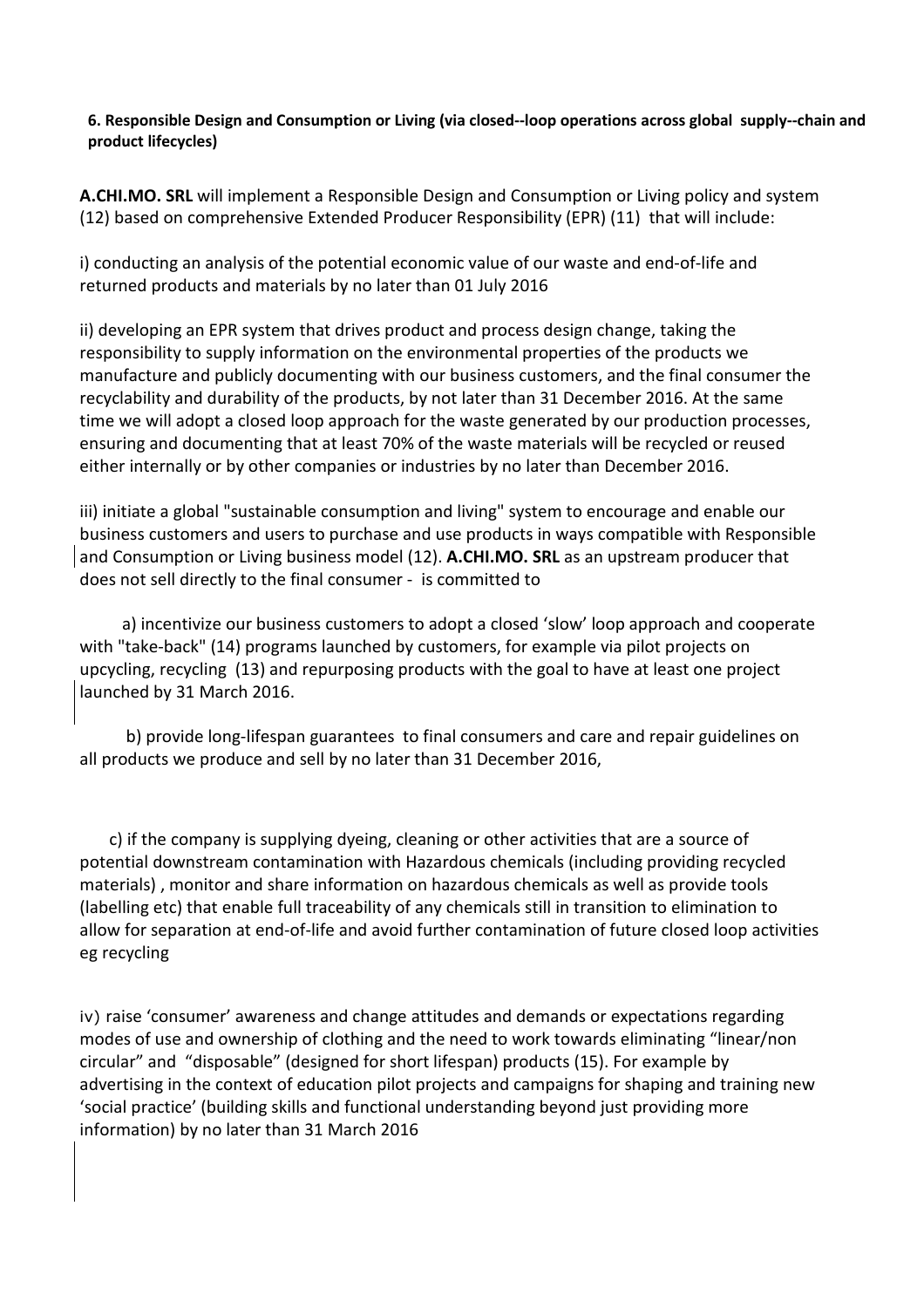#### **Self reporting on the Detox Commitment**

A.CHI.MO. SRL delivers a full public schedule evidence supporting the delivery of each and every component of this Detox commitment – and by no later than the date indicated in this Detox commitment. **The core responsibility principles for delivering on our commitment are**:

- i) A.CHI.MO. SRL **will always proactively provide the public precise schedules for all our detailed and credible evidence (e.g. all hazardous chemical testing via the use of our company MRSL)** supporting the delivery of all aspects of our Detox commitment.
- ii) A.CHI.MO. SRL **is responsible to proactively, publicly and transparently provide full details as to any deviations from the delivery of any aspect of our Detox commitment, and to effectively resolve within no more than 30 days**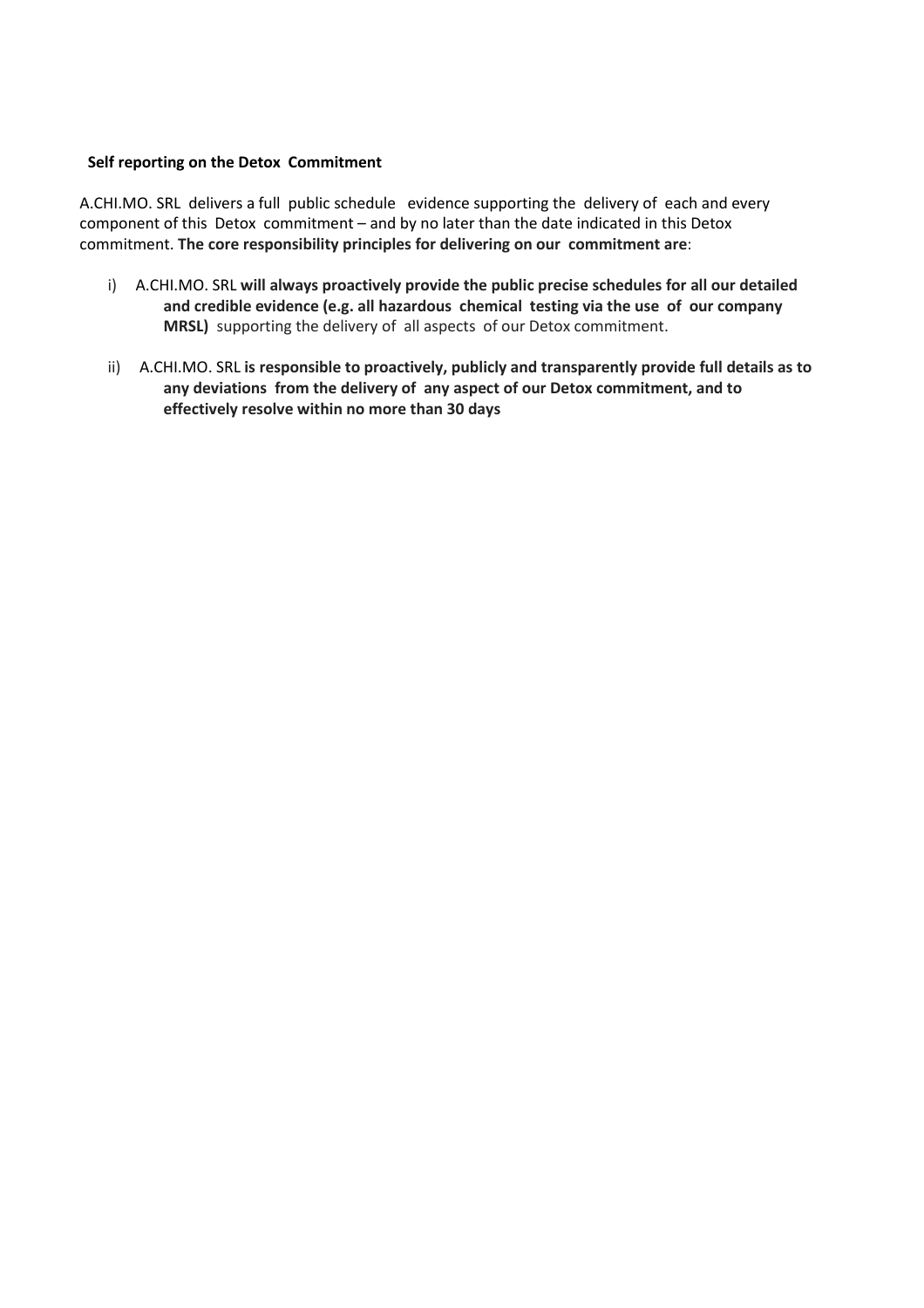#### **ENDNOTES:**

**(1) All hazardous chemicals means all those that show intrinsically hazardous properties: persistent, bioaccumulative and toxic (PBT); very persistent and very bioaccumulative (vPvB); carcinogenic, mutagenic and toxic for reproduction (CMR); endocrine disruptors (ED)***,* **or other properties of equivalent concern***,***(not just those that have been regulated or restricted in other regions).** 

**(2) This means solutions are focused on elimination of hazardous chemical use at source, not by end---of—pipe techniques or via risk management. This requires either substitution with non---hazardous chemicals or where necessary finding non--- chemical alternative solutions, such as re---evaluating product design or the functional need for chemicals.** 

**(3) This means taking preventive action before waiting for conclusive scientific proof regarding cause and effect between the substance (or activity) and the damage. It is based on the assumption that some hazardous substances cannot be rendered harmless by the receiving environment (i.e. there are no 'environmentally acceptable'/ 'safe'use or discharge levels) and that prevention of potentially serious or irreversible damage is required, even in the absence of full scientific certainty. The process of applying the Precautionary Principle must involve an examination of the full range of alternatives, including, where necessary, substitution through the development of sustainable alternatives where they do not already exist.**

**(4) Zero discharge means elimination of all releases, via all pathways of release, i.e. discharges, emissions andlosses, from supply chain and our products. "Elimination" or "zero" means 'not detectable, to the limits of the best current technology', and only background levels of naturally occurring substances are acceptable.**

**(5) This means the commitment applies to the environmental practices of the entire company (group, and all entities it directs or licences) and for all products produced or sold by A.CHI.MO. SRL or any of its subsidiaries. This includes all its suppliers or facilities horizontally across all owned brands and licensed companies as well as vertically down its supply chain.** 

**(6) Right to Know is defined as practices that allow members of the public access to environmental information – in this case specifically about the uses and discharges of chemicals based on reported quantities of releases of hazardous chemicals to the environment, chemical---by---chemical, facility---by-- facility, at least ar---by---year.**

**(7) One generation is generally regarded as 20---25 years.**

- **(8) The 11 priority hazardous chemical groups are :**
- **1. Alkyl phenols & their ethoxylates (APEOS)**
- **2. Phthalates**
- **3. Brominated and chlorinated flame retardants**
- **4. Azo dyes (that release carcinogenic amines through reductive cleavage)**
- **5. Organotin compounds**
- **6. Per--- and poly---fluorinated chemicals**
- **7. Chlorobenzenes**
- **8. Chlorinated solvents**
- **9. Chlorophenols**
- **10. Short chain chlorinated paraffins**
- **11. Heavy etals such as cadmium, lead, mercury and chromium (VI).**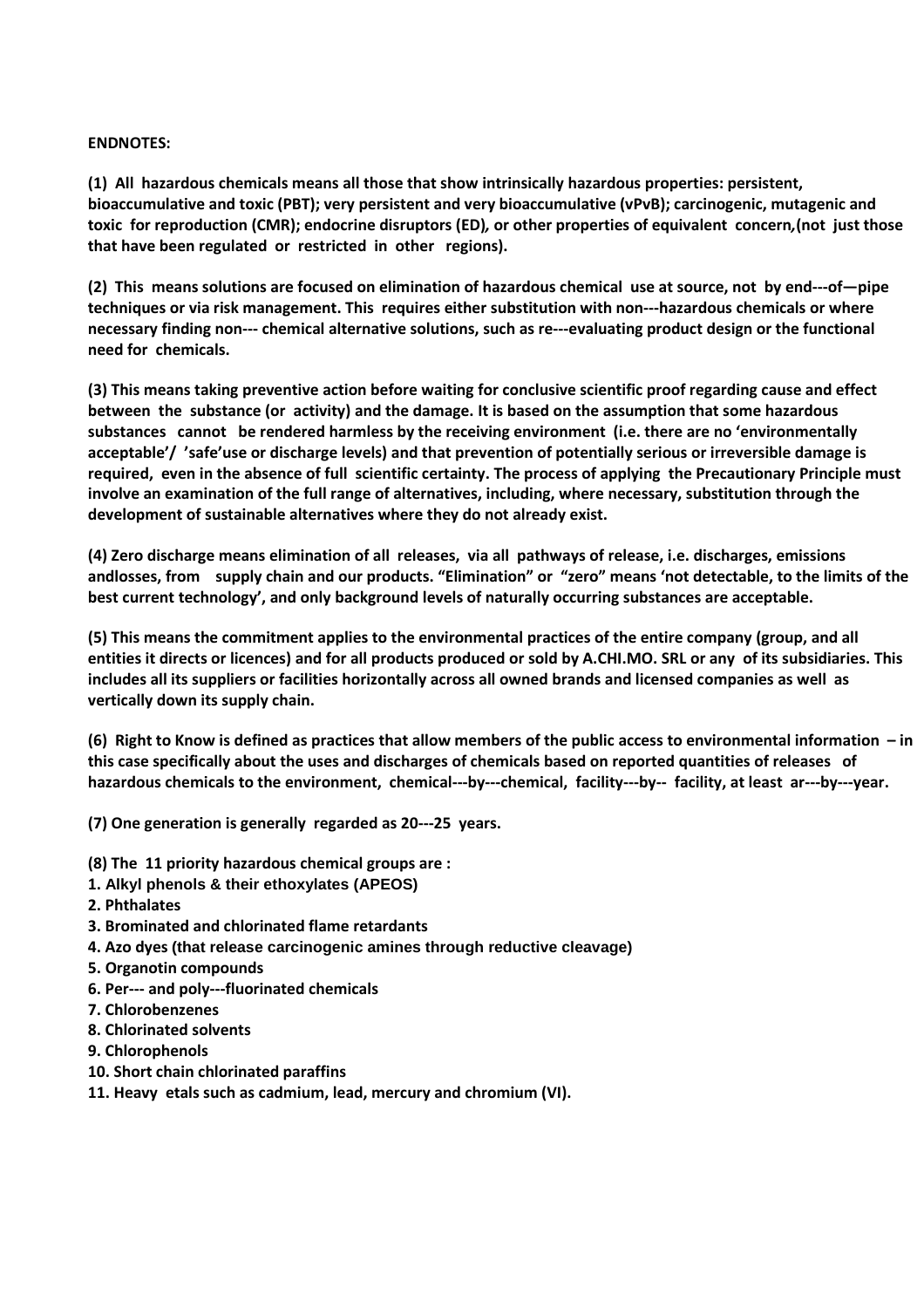**(9) Polyfluorinated compounds, such as fluorotelomers**, can serve as precursors that degrade to form perfluorinated carboxylic acids, e.g. PFOA

**(10) Any hazardous chemical screening methodology should include (but not be limited to) the following requirements (see technical annex).**

**(11) Extended and Producer Responsibility is individual and global company responsibility to ensure the whole lifecycle of a product and the delivery of a function (from sourcing and design to use, re--**‐**use and recycling or final decontamination and treatment)**: - protects the well---being of the natural environment, stays within planetary boundary limits and supports the socio---economic well---being of workers and local communities; --- ensures the system for end---of---life collection achieves high use of product and material quality through effective collection, disassembly and re---use or recycling; - ensures the system for reuse (or any life---extension of the product), recycling and final treatment incentivises changes in design by the product designer both financially , through internalization of the real own---brand/differentiated end---of---life costs into the company business model, and through information feedback, Including to other actors in the extended life---cycle; --- includes supporting and implementing fully circular resource use and full resource stewardship (recognizing that natural resources are not 'owned' but 'borrowed' to meet need rather than transformed to meet a market) and the duty to return all resources to their natural uncontaminated state after making use of them.

**(12) Responsible Design and Consumption or Living business models** – are systems of products & services that are designed to deliver functions / meet needs, integrating full circularity and **EPR** (as defined above). These systems include a comprehensive process for identifying all lifecycle aspects, considering the most responsible design, production, product use and closed---loop reuse and recycling, aiming to maximize the use of closed--- loop and slow-- -loop manufacturing and value creation. Closed loop systems should give preference to local solutions where possible.

## (13) **Detox approach on recycling and precautionary hazardous chemical management is:**

1. All raw materials (including secondary raw materials) should , in principle, meet the same chemical regulations/requirements – avoid and phase out SVHC and Detox MRSL identified hazardous chemicals 2.No intentional use of SVHC or Detox identified chemicals for 2020 phase out (eg as on best practice Detox MRSLs), which means:

3. Monitor for hazardous contamination (is regular testing of material for hazardous chemicals - at least the most common ones and periodically screening wider eg on those on the Detox MRSL – same method as section 2 Detox commitment).

**(14) Take---back programs** shall enable high use of products and materials in the form of re---use and recycling through effective collection maintaining or upgrading material quality. Un reusable or recyclable materials should be sent to decontamination or environmentally---sound treatment. take---back programs shall be ensure the products are taken back to and by the original ( OEM) producer or the retailer and return to their legal ownership, to ensure that full financial incentives are created to find better value options for the reuse of these materials. Programs shall ensure that collected articles and materials are not being exported to any location where there is no equivalent re-- -collection and reuse/recycling system in place in order to avoid single re---use and landfill and incineration in, inter-- -alia, East EU or Africa.

**(15) including understanding of clothing** also as functions of self---expression, identity, status etc